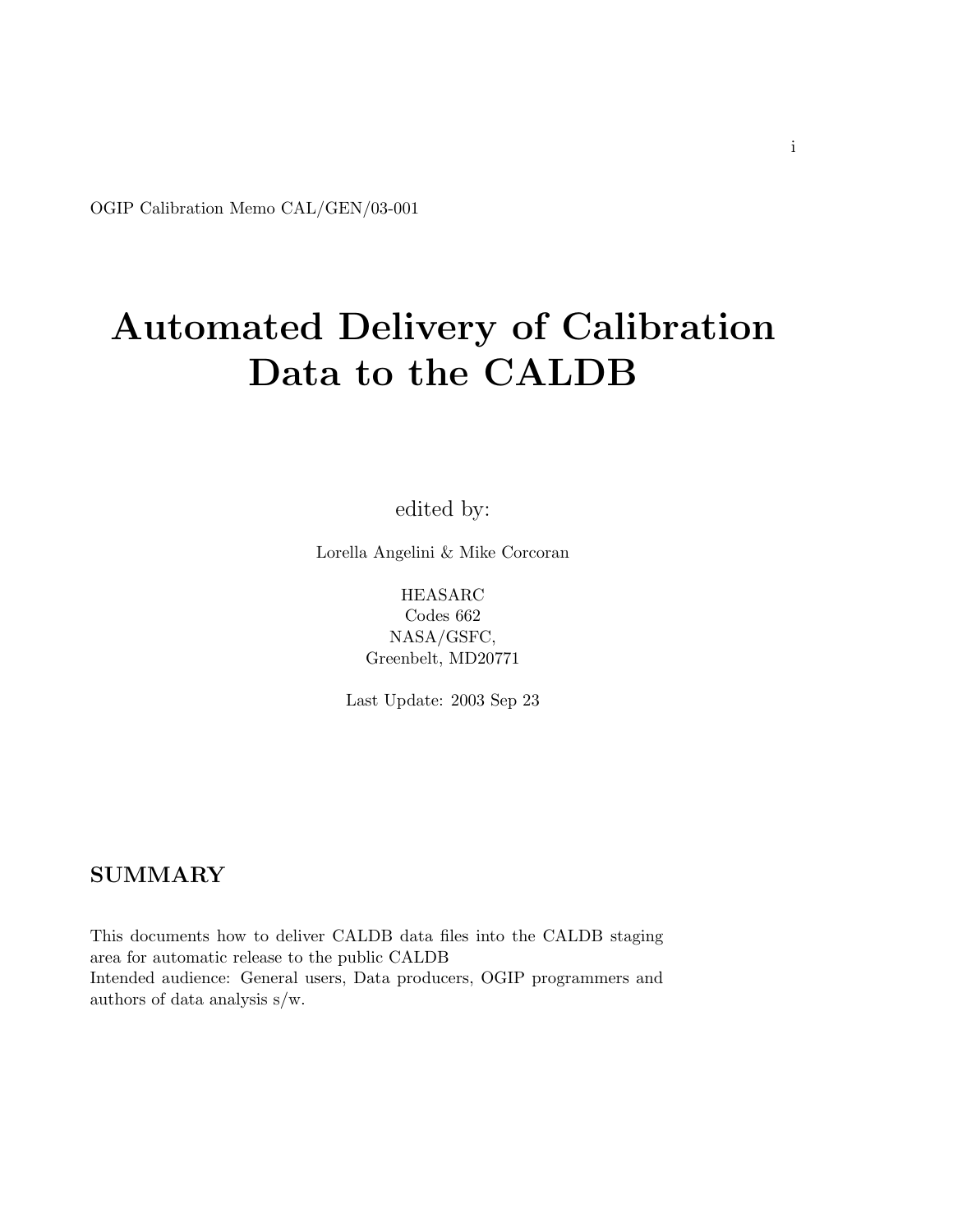## LOG OF SIGNIFICANT CHANGES

| Release             | <b>Sections Changed</b> | <b>Brief Notes</b>                                   |
|---------------------|-------------------------|------------------------------------------------------|
| Date                |                         |                                                      |
|                     |                         |                                                      |
| $2003$ Sep 10   All |                         | First version                                        |
| $2003$ Sep 23   All |                         | some clarifications                                  |
| $2004$ Jun   Sec 1  |                         | some more clarifications after the first ingest test |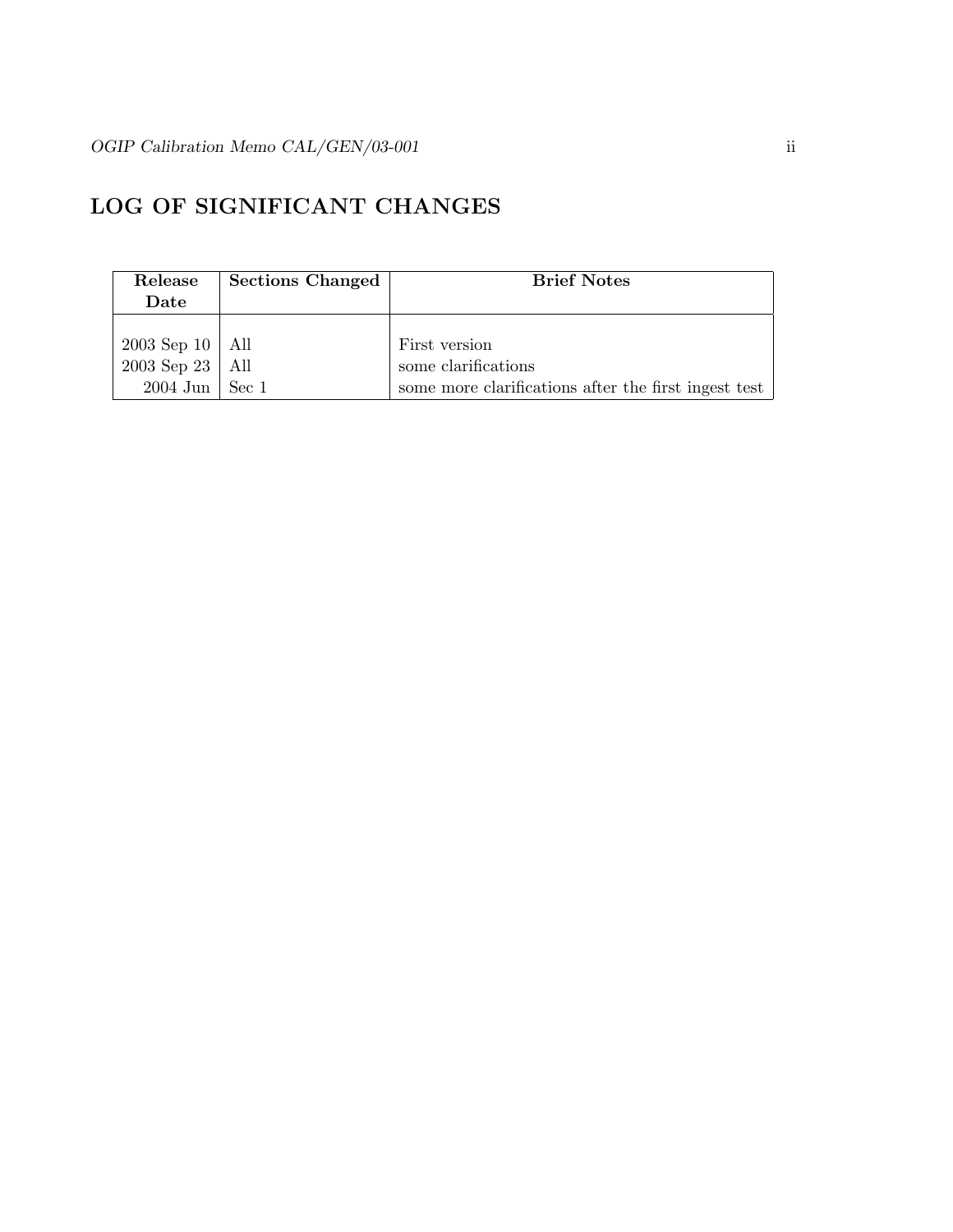# Contents

|   | 1 Overview: Delivering Data to the CALDB at the HEASARC                                                         |                           |
|---|-----------------------------------------------------------------------------------------------------------------|---------------------------|
|   | 2 Calibration Data File Requirements                                                                            | $\overline{2}$            |
| 3 | Delivery to the CALDB Staging Area                                                                              | $\overline{2}$            |
|   | Organization of the Staging Area $\ldots \ldots \ldots \ldots \ldots \ldots \ldots \ldots \ldots \ldots$<br>3.1 | $\overline{\phantom{a}2}$ |
|   | $3.2\phantom{0}$                                                                                                | - 3                       |
|   | 4 Email Notification of the CALDB Manager                                                                       | 3                         |
|   | 5 Changes to the Index file                                                                                     | $\bf{5}$                  |
|   | 6 Release to the Public CALDB                                                                                   | 5                         |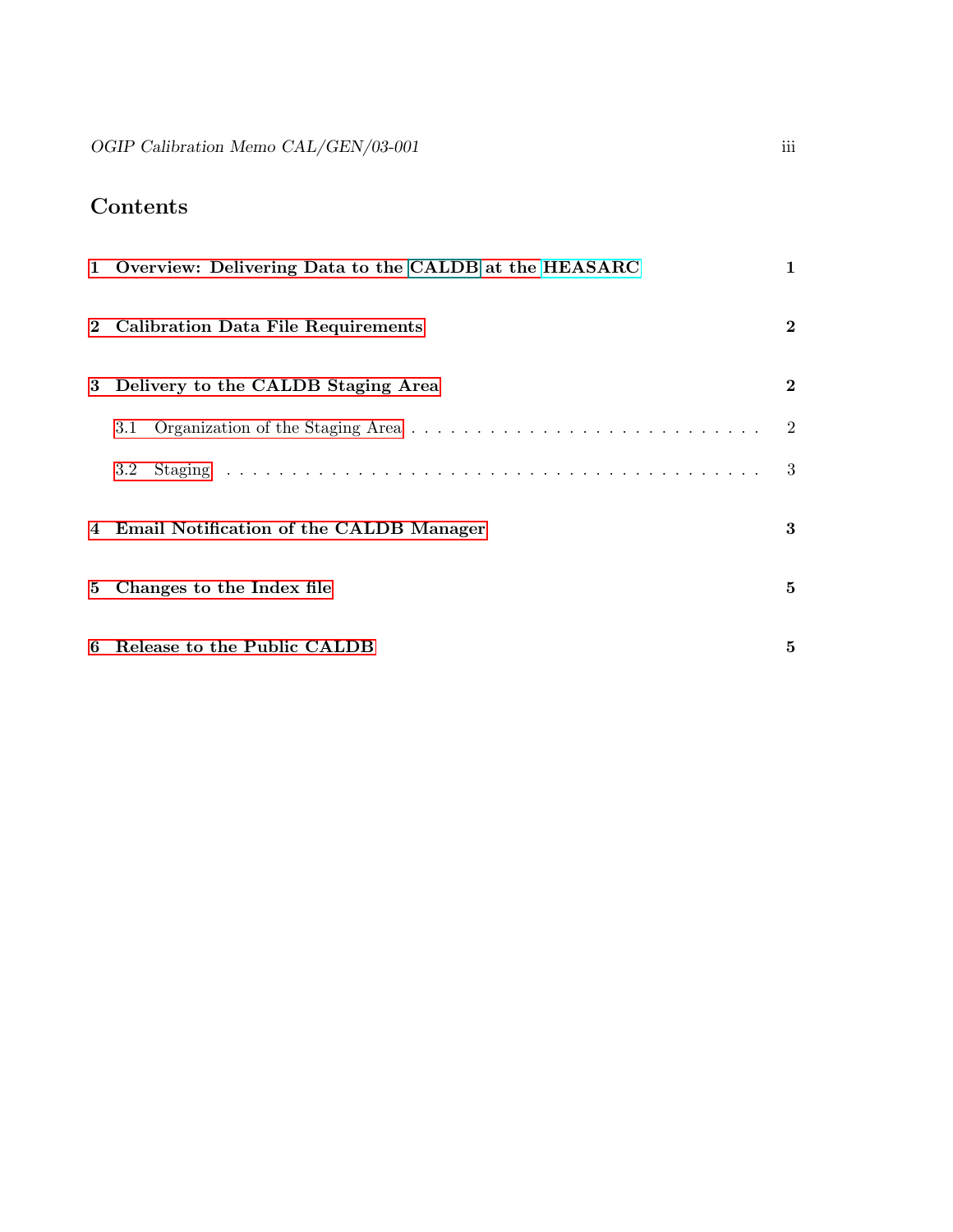#### <span id="page-3-0"></span>1 Overview: Delivering Data to the [CALDB](#page-0-0) at the [HEASARC](http://heasarc.gsfc.nasa.gov)

This document provides a guide for delivering data to the CALDB staging area for automated release into the public CALDB. This automated mechanism was first used by the SWIFT mission starting in 2003. Any project/mission which wishes to use this automated release should identify a responsible party (the "Project Calibration Team") to provide calibration files into an appropriate directory in the CALDB staging area. This directory will have to be set up by the CALDB ] manager who can be identified from the CALDB home page,

#### [http://heasarc.gsfc.nasa.gov/docs/heasarc/caldb/caldb\\_intro.html](http://heasarc.gsfc.nasa.gov/docs/heasarc/caldb/caldb_intro.html)

The CALDB staging directory structure needs to be a mirror of the directory structure of the mission's CALDB data directories. The CALDB manager can help set this up for you if necessary.

Each delivery consists in the following :

- One or more Calibration data files copied to the CALDB staging area in the appropriate subdirectory
- A Calibration Index File
- An email sent to the caldbingest@olegacy.gsfc.nasa.gov address.

This document describes what the project should do to deliver one or more calibration files for one or more particular instruments, and how to signal to the CALDB manager that the delivery is available in the staging area for automated release to the public CALDB.

Some general notes:

- To ensure consistency with different flavors of unix and other supported operating systems, the CALDB requires that missions, instruments and file names are in lower case.
- Mission and instrument names should not contain special characters and should be consistent with the specifications of [OGIP/93-013: "Standard Strings for Mission, Instrument,](file:/docs/heasarc/ofwg/docs/general/ogip_93_013/ogip_93_013.html) [Filter, Detector & Grating Names for OGIP FITS files".](file:/docs/heasarc/ofwg/docs/general/ogip_93_013/ogip_93_013.html)
- File names can consist of letters, numbers and underscores.
- to write to the CALDB staging area at the HEASARC the user must be added to the caldb stage group. Contact the [CALDB manager](mailto:caldbingest@olegacy.gsfc.nasa.gov) for instructions.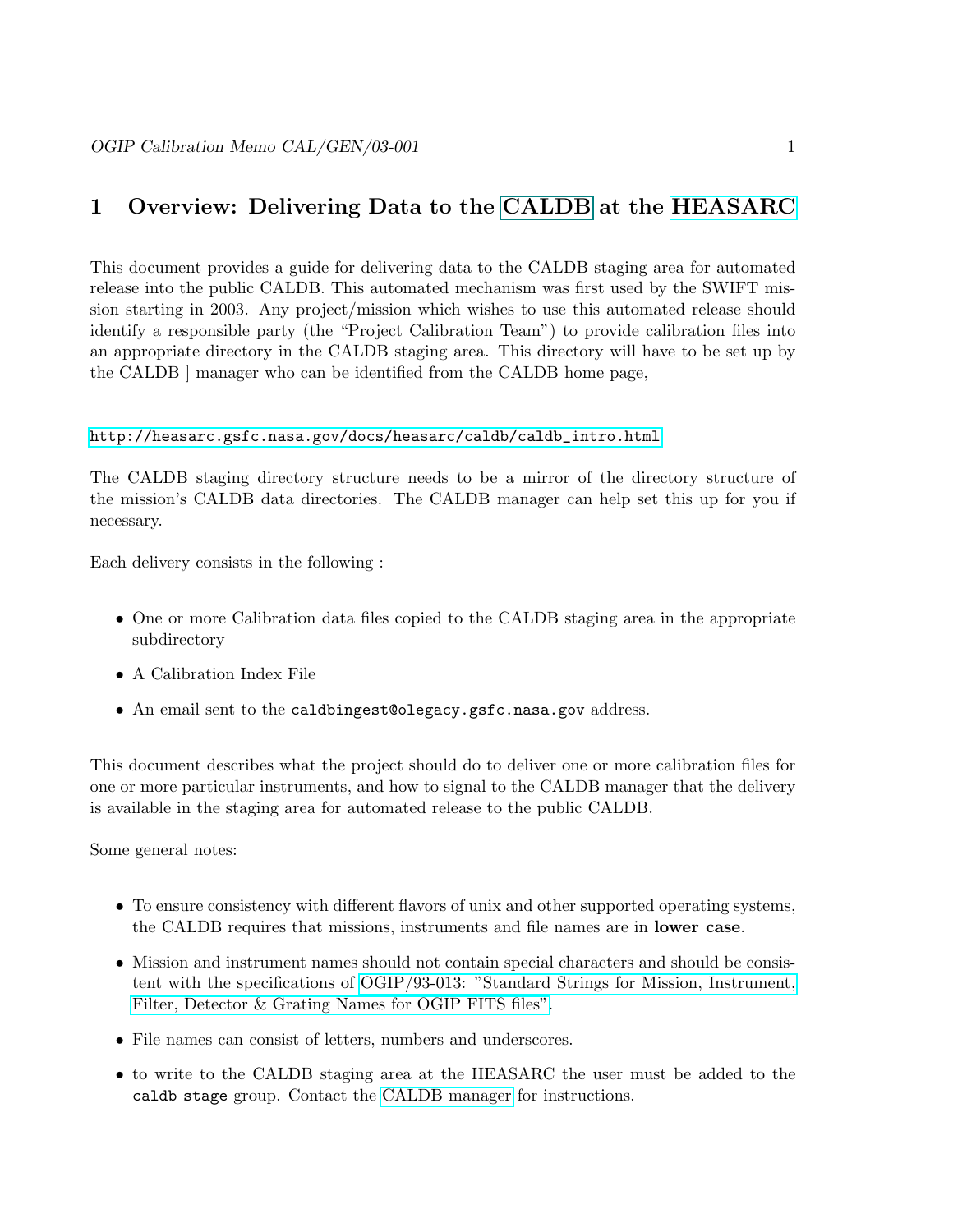#### <span id="page-4-0"></span>2 Calibration Data File Requirements

Unless the data files are "Primary Calibration Files" (pcf) which are to be stored for historical purposes (but which are not meant to be used by analysis software), the data files are expected to be stored in subdirectories in the "Basic Calibration File" (bcf) or the "Calibration Products File" (cpf) directories (see ["BCF & CPF Calibration File Guidelines"](file:/docs/heasarc/caldb/docs/summary/cal_gen_92_003_summary.html) for CPF/BCF information and guidelines).

For bcf or cpf data, these data

- 1. must be in FITS format and include all required keywords (see http://heasarc.gsfc.nasa.gov/docs/heasarc/caldb/caldb\_keywords.html for a list of required keywords);
- 2. the data files must be verified as valid FITS files (using a routine like the fverify tool which is part of the HEASOFT package)
- 3. must contain valid calibration data;
- 4. the FITS data must contain valid CHECKSUM and DATASUM keywords in each FITS header;
- 5. each file should be associated with only 1 CALDB subdirectory.

The above 5 steps are the responsibility of the Project Calibration Team.

## <span id="page-4-1"></span>3 Delivery to the CALDB Staging Area

#### <span id="page-4-2"></span>3.1 Organization of the Staging Area

The CALDB staging area for a given mission and for a given instrument is organized following standard CALDB usage as follows:

\$CALDB\_STAGE/data/<mission>/<instrument>/

where **\$CALDB\_STAGE** is a system environment variable which points to the location on disk of the CALDB staging area,  $\langle \text{mission} \rangle$  is the string which has been adopted to name the mission, and  $\zeta$  instrument is a string which has been adopted to describe a given element associated with this mission. Each mission will have one or more instruments. An instrument can include common elements such as the entire spacecraft platform (<instrument>=spacecraft) or an X-ray telescope (<instrument>=xrt). Calibration data releases need to be on an instrumentby-instrument basis.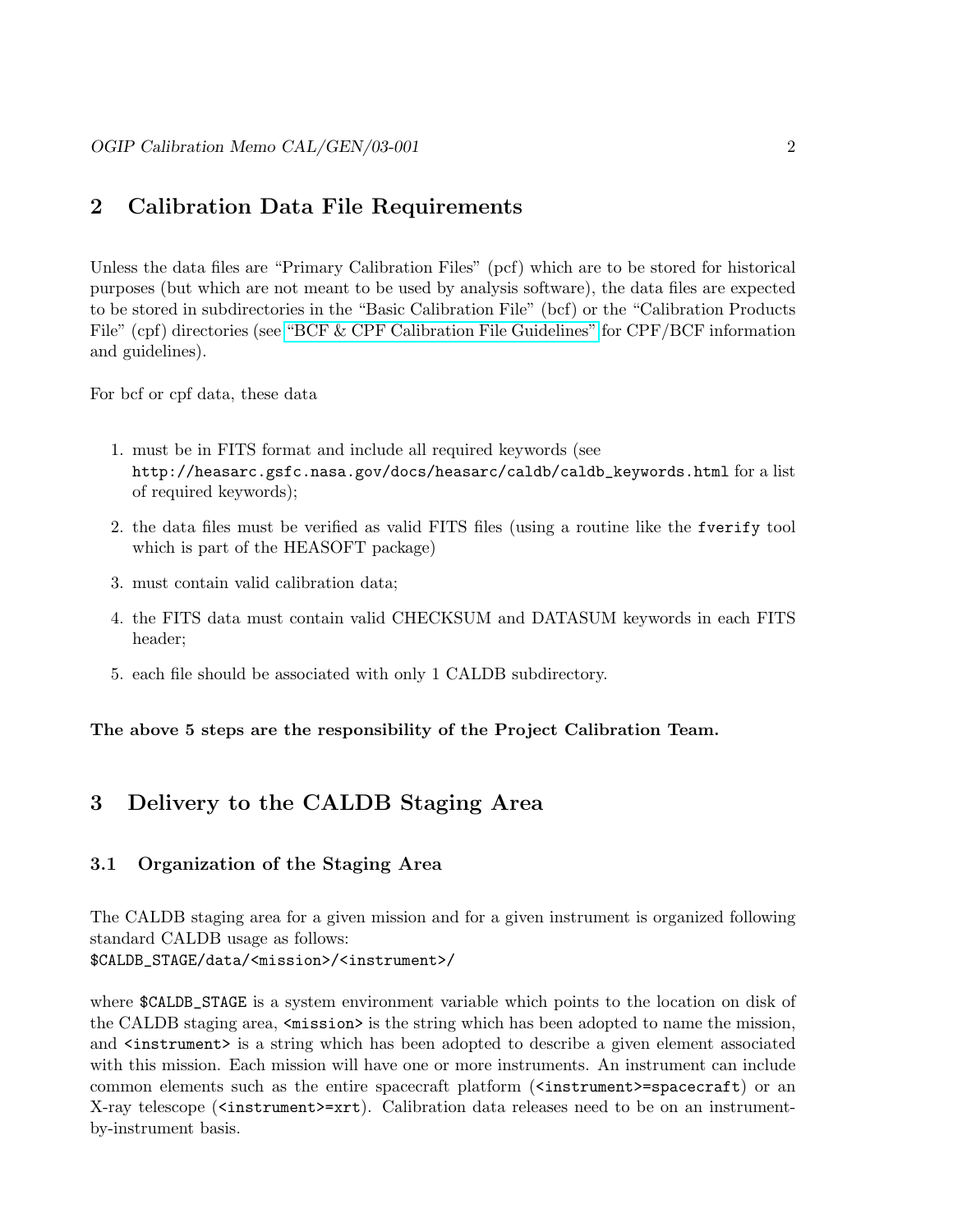#### <span id="page-5-0"></span>3.2 Staging

After verifying a calibration file (or calibration files) for release to the CALDB, the Project Calibration Team data copies calibration data files for each instrument to the appropriate <instrument> subdirectory in the CALDB staging area.

For each  $\zeta$  instrument for which new calibration data are being staged, the project calibration team needs to supply a valid Calibration Index File (CIF). This CIF needs to include not only the new calibration data being staged, but also needs to include any other valid calibration data for that mission and instrument. It is strongly encouraged that all calibration data (valid and invalid) which may have been released for that particular mission and instrument be included in the CIF. All calibration files included in the CIF must include appropriate [CALDB header](file:/docs/heasarc/caldb/caldb_keywords.html) [keywords,](file:/docs/heasarc/caldb/caldb_keywords.html) including the CAL\_QUAL which is used to distinguish valid from invalid calibration data included in the CALDB.

The delivery should include a CALDB index named caldb.indxYYYYMMDD where YYYYMMDD is the staging date. This file should be placed in a subdirectory of the \$CALDB\_STAGE/data/<mission>/<instrument>/ directory named index. For example

\$CALDB\_STAGE/data/swift/uvot/index/caldb.indx20040617

In the public CALDB this file will be placed in a subdirectory named index within the appropriate instrument directory. A symbolic link to this file is created as

\$CALDB\_STAGE/data/<mission>/<instrument>/caldb.indx,

which is the file used by software to access calibration data from the CALDB. Previous versions of the caldb.indexYYYYMMDD files are kept within the index subdirectory so that previous versions of the CALDB can be accessed by software simply by re-assigning the symbolic link to a previous version of the <index>/caldb.indxYYYYMMDD file.

To keep record within the file of a specific caldb version, all caldb.indx files provided by the project should include a new keyword CALDBVER. The content of the keyword should match the string defining the staging date, e.g. CALDBVER='19931220'.

## <span id="page-5-1"></span>4 Email Notification of the CALDB Manager

After the calibration data and the index file (one per instrument) have been copied to the CALDB staging area an email should be sent to caldbingest@olegacy.gsfc.nasa.gov. The subject of the e-mail must contain the string "caldb update" followed by a space, followed by the mission name, followed by a space, followed by the staging date in YYYYMMDD format.

For example :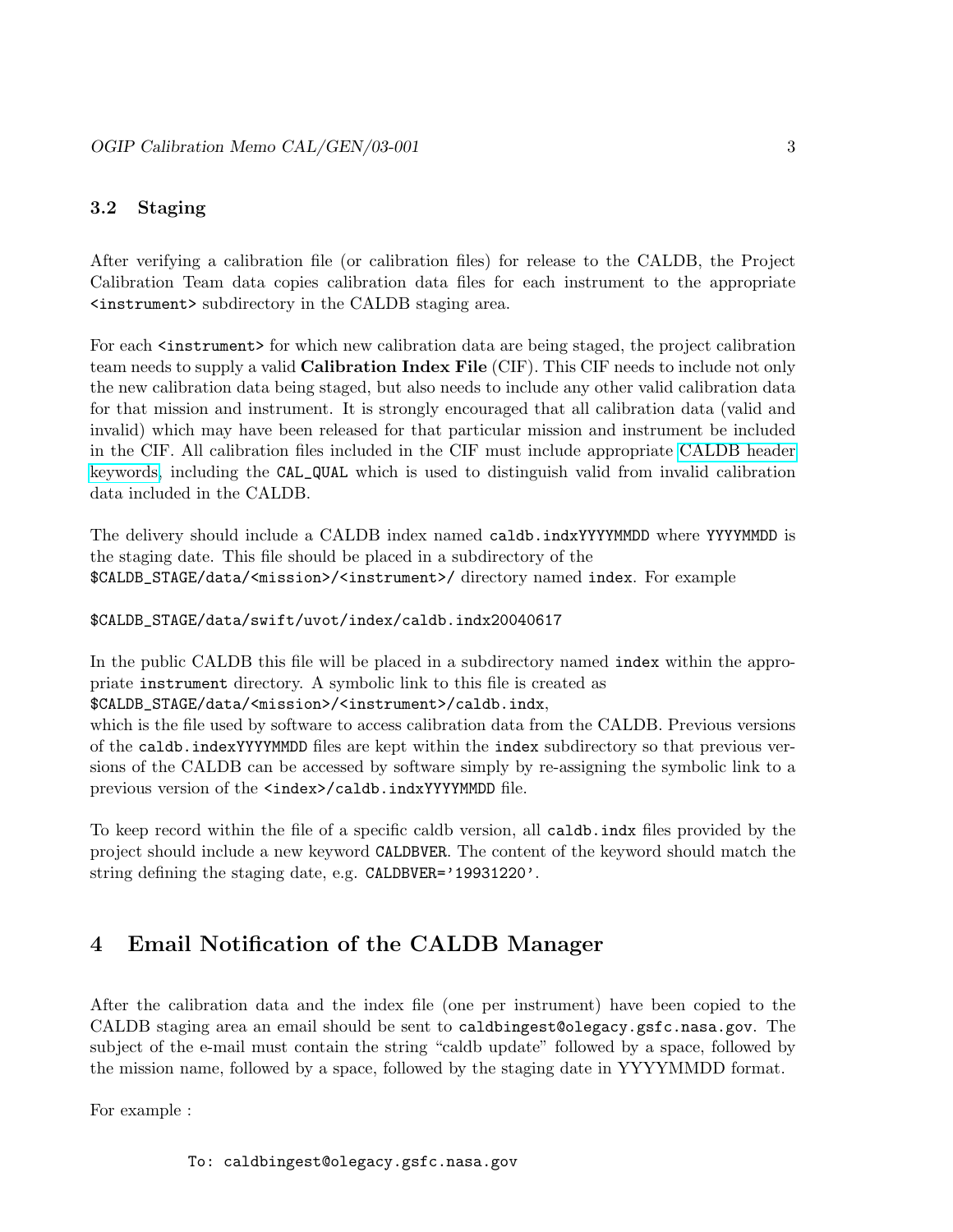Subject: caldb update asca 19931220

indicates that the ASCA calibration data file were staged on December 20 1993.

The staging date in the subject must be the same date as given in the CALDBVER and as appended to the end of the caldb.indx filename.

The body of the email should be text defining the calibration files for each instrument included in the delivery. The instrument block is defined as follows.

- 1. The instrument block begins with the line instrument= followed by the string designating the instrument, for example instrument=gis. There should be no spaces in this line
- 2. the next line starts with caldbindexfile=, which gives the name of the CIF appropriate for the particular data delivery. For example caldbindexfile=caldb.indx19931220
- 3. The next line contains the tag newfile.
- 4. After the newfile tag comes a list of calibration files, one per line. The calibration file names must include the directory path starting from the appropriate subdirectory (the cpf or bcf) of the <instrument> directory. For example cpf/95mar06/gis2v4\_0\_256.rmf
- 5. The endnewfile tag follows the last calibration file included in this particular delivery for this particular instrument and marks the end of the instrument block.

There should be no blank lines within an instrument block. A release can include more than one instrument blocks.

For example the email notification for a release of ASCA data for the SIS and GIS instruments might look like the following:

From: ASCA calibration team To: caldbingest@olegacy.gsfc.nasa.gov Subject: caldb update asca 19931220

```
instrument=gis
caldbindexfile=caldb.indx931220
newfile
cpf/95mar06/gis2v4_0_256.rmf
bcf/bgd/94may/blanksky_g2_10cor12_v2.evt
endnewfile
instrument=sis
caldbindexfile= caldb.indx931220
newfile
```